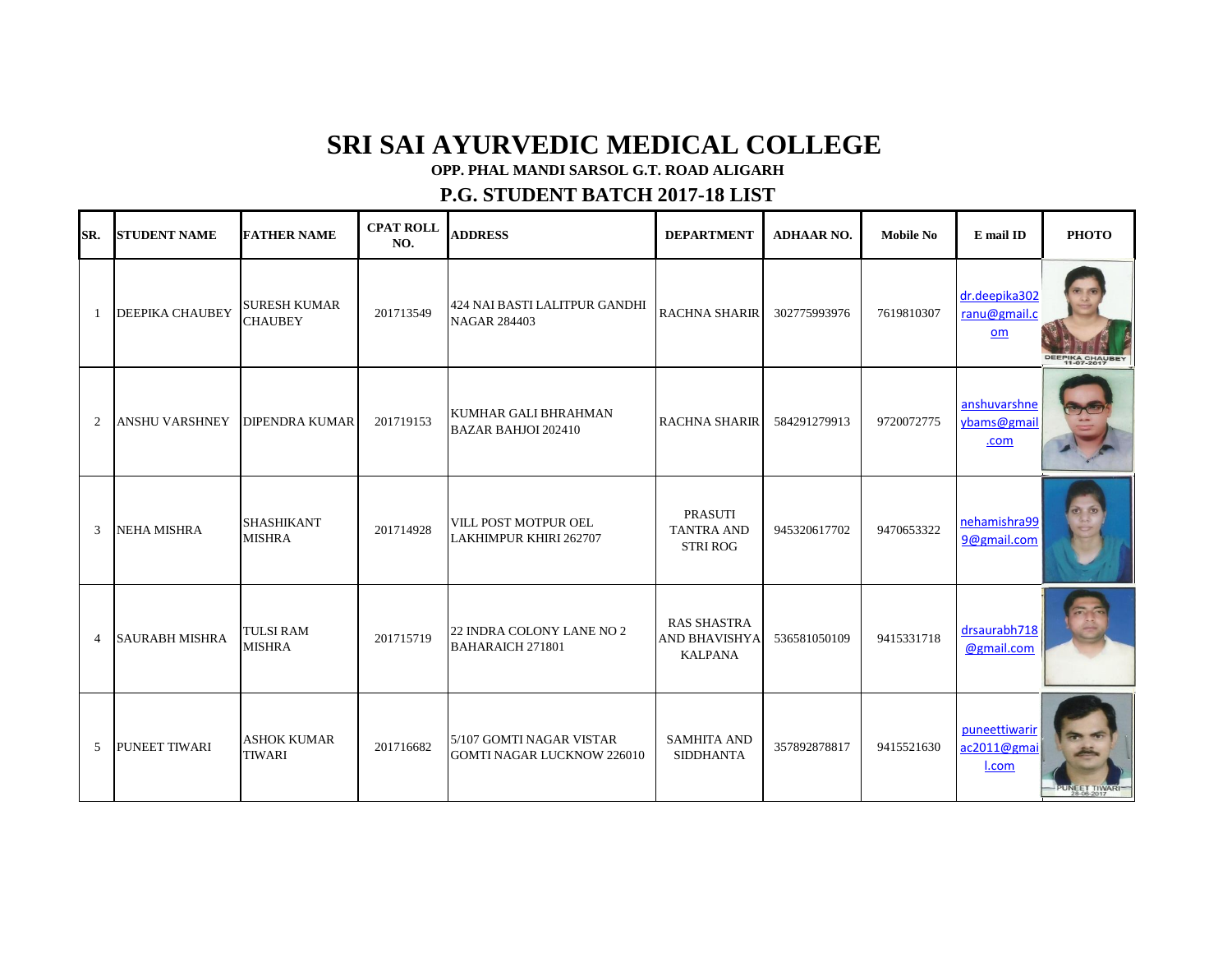| 6  | <b>SONAL MISHRA</b>                 | <b>SAURABH MISHRA</b> | 201714791 | 22 INDRA COLONY LANE NO 2<br><b>BAHARAICH 271801</b> | PRASUTI<br><b>TANTRA AND</b><br><b>STRI ROG</b> | 626521773284 | 9415331707 | sonamishru@<br>gmail.com                         |                         |
|----|-------------------------------------|-----------------------|-----------|------------------------------------------------------|-------------------------------------------------|--------------|------------|--------------------------------------------------|-------------------------|
| 7  | <b>UMESH KUMAR</b>                  | <b>PRAMOD KUMAR</b>   | 201714772 | 991 GANDHI NAGAR<br>MUZAFFARANAGR UP 251001          | <b>SAMHITA AND</b><br><b>SIDDHANTA</b>          | 837310081760 | 9837003524 | drumeshkuma<br>r83@gmail.co<br>m                 |                         |
| 8  | MONIKA GUPTA                        | <b>ANANT GUPTA</b>    | 201713998 | 472 A/1 CHAK RAGHUNATH NANI<br>ALLAHABAD 211008      | RACHNA SHARIR                                   | 652206409063 | 8353955503 | mona301187<br>@gmail.com                         | MONIKA GUPTA 08/06/2016 |
| 9  | <b>SMT AMRITA</b>                   | <b>BALKISHAN</b>      | 201715185 | 991 GANDHI NAGAR<br>MUZAFFARANAGR UP 251001          | <b>RACHNA SHARIR</b>                            | 719988801886 | 9837003524 | dramrita57@g<br>mail.com                         |                         |
| 10 | <b>FARHAT JAHAN</b>                 | <b>NASEEM AKHTER</b>  | 201713164 | 271 SATTI STREET IMLI ROAD<br><b>RURKI HARIDWAR</b>  | <b>RACHNA SHARIR</b>                            | 379201192997 | 8851850926 | farhatansari74<br>39@gmail.co<br>$\underline{m}$ |                         |
| 11 | <b>MOHD SHAHID</b><br><b>HUSAIN</b> | <b>SHARAFT HUSAIN</b> | 201711788 | VILL POST SULTANPUR ADAMPUR<br>HARIDWAR 247663       | <b>SHALYA TANTRA</b>                            | 923786085361 | 9411190943 | drshahidkhan<br>60@gmail.co<br>m                 |                         |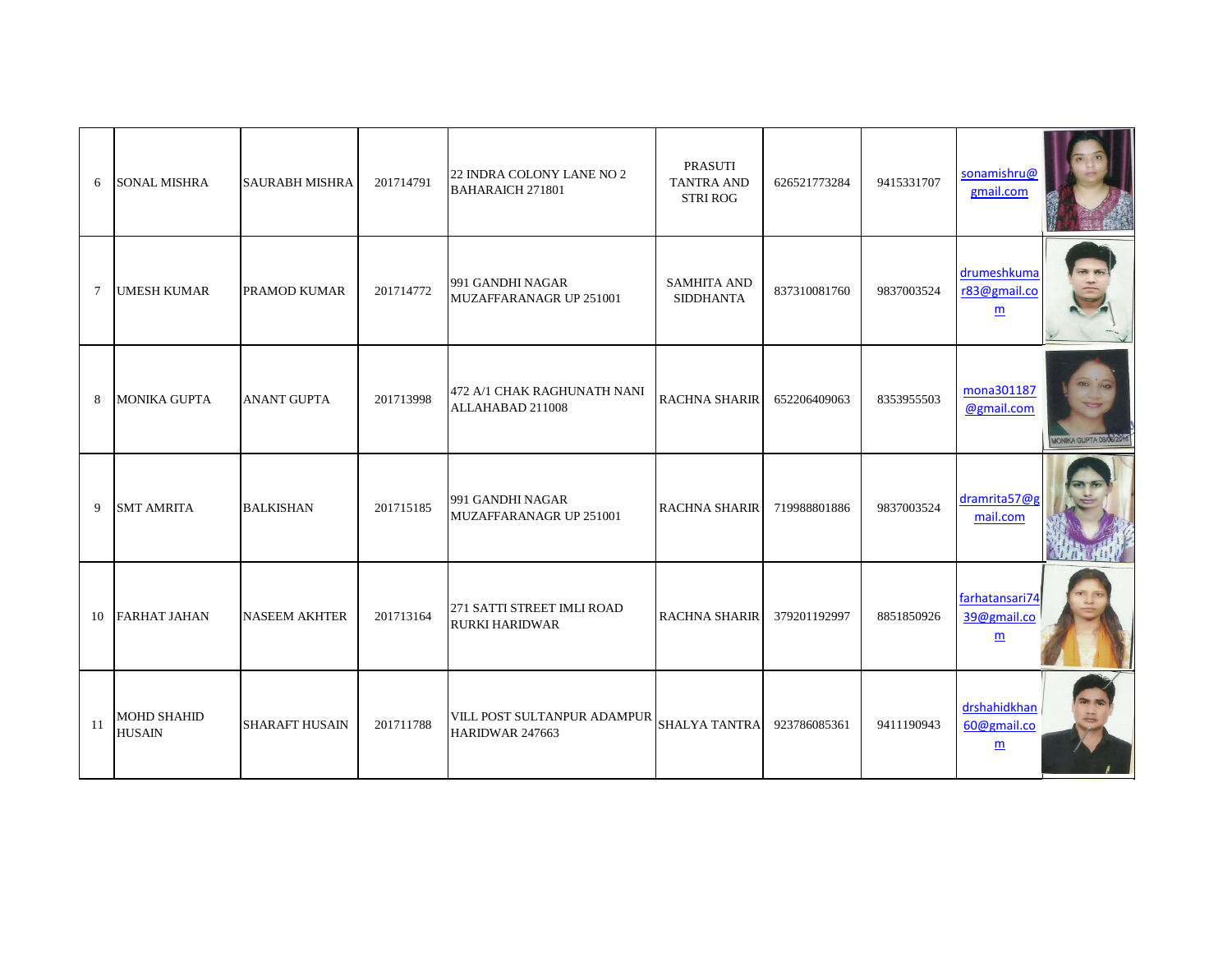| 12 | <b>SONAL</b>                       | <b>VIJAY KUMAR</b>                    | 201716426 | <b>BARA BAZAR HANUMAN CHOWK</b><br>SIKANDRABAD 203205                     | PRASUTI<br><b>TANTRA AND</b><br><b>STRI ROG</b>          | 790190298401 | 8743996648 | sonalrajushar<br>ma1981@gma<br>il.com |  |
|----|------------------------------------|---------------------------------------|-----------|---------------------------------------------------------------------------|----------------------------------------------------------|--------------|------------|---------------------------------------|--|
| 13 | <b>CHANDA SINGH</b>                | <b>MADANLAL SINGH</b>                 | 201714694 | PATEL SMH HOSPITAL AND<br>AYUSH PARAMEDICAL COLLEGE<br>GOTWA BASTI 272302 | <b>AGAD TANTA</b><br><b>AND VIDHI</b><br><b>AYURVEDA</b> | 907187616172 | 9450000375 | dr.alokranjan1<br>08@gmail.co<br>m    |  |
| 14 | <b>MOHD SHAHID</b><br><b>HASAN</b> | <b>SULTAN AHMAD</b>                   | 201715231 | VILL PIPALI KHERA POST VIJAULI<br><b>MEERUT 245206</b>                    | <b>SAMHITA AND</b><br><b>SIDDHANTA</b>                   | 340025704005 | 9897861923 | drshahidmsv<br>@gmail.com             |  |
| 15 | PRIYANKA YADAV                     | <b>CHARAN SINGH</b><br>YADAV          | 201713864 | VILL POST RAKSA JHANSI 284419                                             | <b>AGAD TANTA</b><br>AND VIDHI<br><b>AYURVEDA</b>        | 956922695678 | 8808400180 | sss.yadav.jhs<br>@gmail.com           |  |
| 16 | <b>AMBRISH PANDEY</b>              | <b>ASHOK KUMAR</b><br><b>PANDEY</b>   | 201716956 | VILL DEVPUR POST JOGDHAR KA<br>PURA ALLAHABAD 229412                      | <b>AGAD TANTA</b><br>AND VIDHI<br><b>AYURVEDA</b>        | 529784842515 | 8505949646 | drambrishayur<br>veda@gmail.c<br>om   |  |
| 17 | <b>AMRENDRA KUMAR</b>              | <b>KRISHNA KISHOR</b><br><b>KUMAR</b> | 201716771 | <b>VILL POST BARHARIA SIWAN</b><br>841232                                 | <b>SHALYA TANTRA</b>                                     | 940052579801 | 9973374786 | dr.akaman786<br>@gmail.com            |  |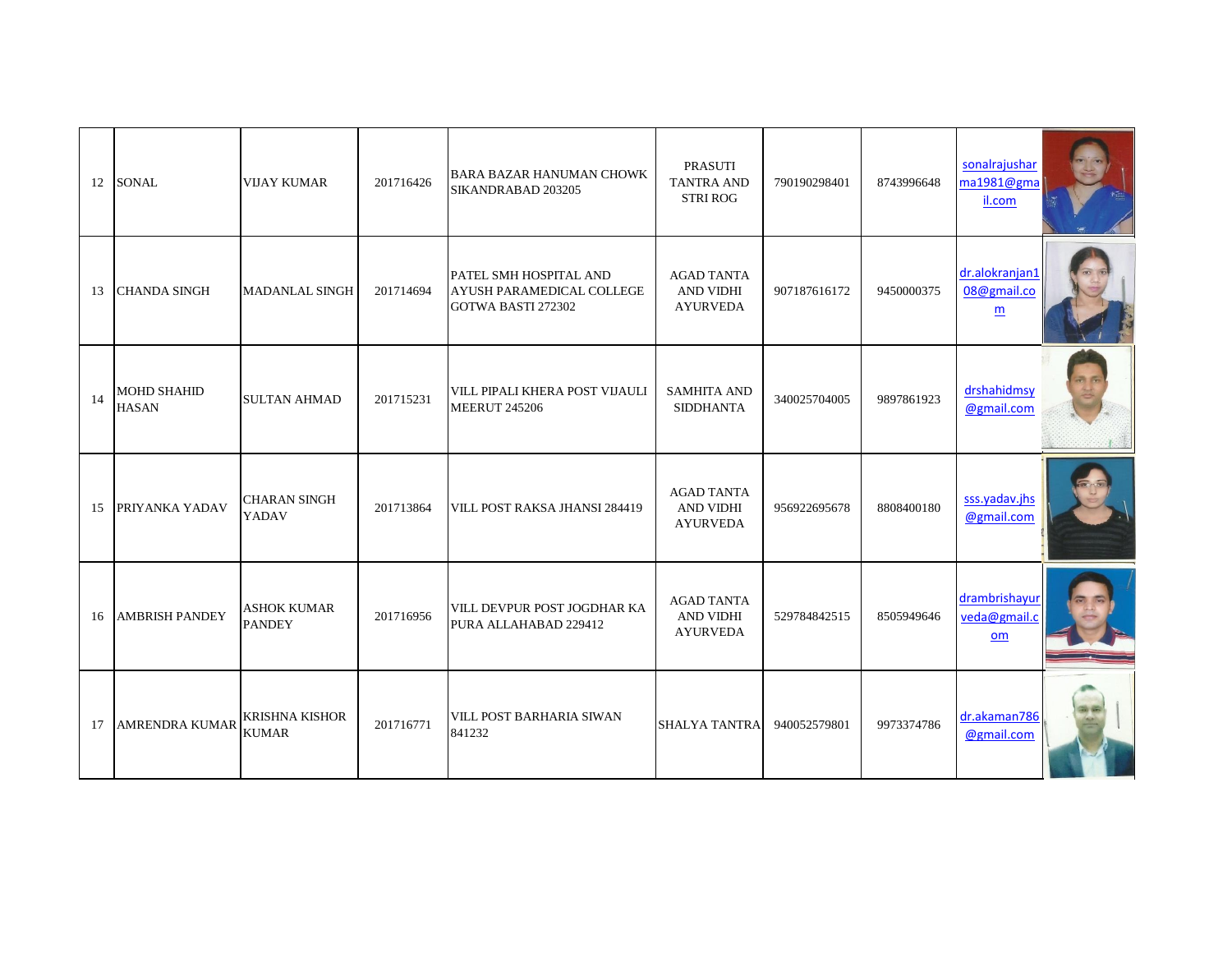| 18 | <b>ARUN SHARMA</b>                    | <b>GURU PARSHAD</b>                    | 201716286 | VILL POST DURGAPUR PALWAL<br><b>HARYANA</b>                                      | <b>AGAD TANTA</b><br><b>AND VIDHI</b><br><b>AYURVEDA</b> | 883883542631 | 7015441252 | aruny2993@g<br>mail.com             |  |
|----|---------------------------------------|----------------------------------------|-----------|----------------------------------------------------------------------------------|----------------------------------------------------------|--------------|------------|-------------------------------------|--|
| 19 | <b>TINA MISHRA</b>                    | <b>MAHESH</b><br><b>CHANDRA MISHRA</b> | 201717845 | RISHIKUL RAJKIYA AYURVEDIC<br>PHARMACY HARIDWAR 249401                           | <b>RACHNA SHARIR</b>                                     | 758841241993 | 8920707970 | tinagargtripat<br>hi@gmail.com      |  |
| 20 | AJAY KUMAR                            | <b>MAHENDRA</b><br><b>PRASAD</b>       | 201718885 | VILL POST MANJHAWA MIRZAPUR<br>231501                                            | <b>AGAD TANTA</b><br>AND VIDHI<br><b>AYURVEDA</b>        | 977561168180 | 9335971326 | drakpal91@g<br>mail.com             |  |
| 21 | <b>SARITA KUMARI</b>                  | <b>BHAGWAN</b><br><b>BHAKTA</b>        | 201717412 | VILL PIPRA POST KHEDAY                                                           | <b>PRASUTI</b><br><b>TANTRA AND</b><br><b>STRI ROG</b>   |              | 7091245551 | drangadkushw<br>aha@gmail.co<br>m   |  |
| 22 | <b>ALOK KUMAR</b><br>YADAV            | <b>KANHAIYA LAL</b><br>YADAV           | 201715618 | <b>EBRAHIMPUR GYANPUR ROAD</b><br>POST DHIRPUR GOPIGANJ<br><b>BHADOHI 221303</b> | <b>SHALYA TANTRA</b>                                     | 292294610113 | 8081667575 | yadavalokkum<br>ar101@gmail.<br>com |  |
| 23 | <b>PRADEEP KUMAR</b><br><b>MAURYA</b> | <b>KRISHNA BALRAM</b><br><b>MAURYA</b> | 201717784 | VILL KODARI POST JANIYAJOT<br>SIDDHARTHNAGAR 272153                              | <b>AGAD TANTA</b><br><b>AND VIDHI</b><br><b>AYURVEDA</b> | 690172214107 | 8004669184 | pradeep.maur<br>ya11@gmail.c<br>om  |  |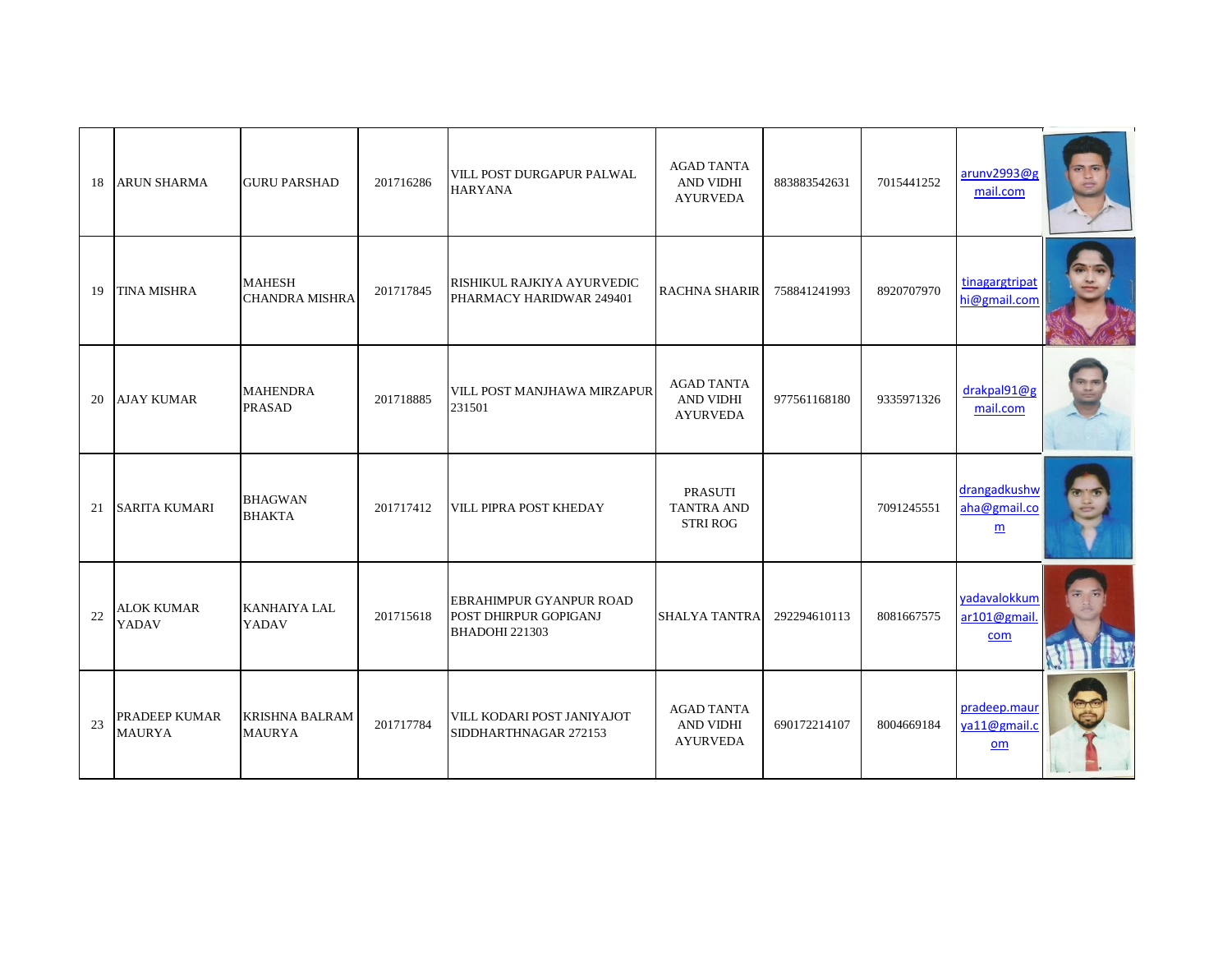| 24 | <b>ANKIT GUPTA</b>                           | <b>RAKESH KUMAR</b><br><b>GUPTA</b>       | 201714241 | PEEPAL VALI GALI CHHIBRAMAU<br><b>KANNAUJ 209721</b>                               | <b>RAS SHASTRA</b><br>AND BHAVISHYA<br><b>KALPANA</b>        |              | 9005347777 | rtn.gupta@re<br>diffmail.com             | BE                     |
|----|----------------------------------------------|-------------------------------------------|-----------|------------------------------------------------------------------------------------|--------------------------------------------------------------|--------------|------------|------------------------------------------|------------------------|
| 25 | <b>SHAMA PARVEEN</b>                         | <b>JULPHEKAR</b><br><b>ANWAR SIDDIQUE</b> | 201714814 | TAMKUHI RAJ LUSHI NAGAR<br>274407                                                  | <b>RAS SHASTRA</b><br>AND BHAVISHYA<br><b>KALPANA</b>        | 923520267816 | 9454278125 | dr.sparveen@<br>gmail.com                |                        |
| 26 | <b>ARADHANA</b><br><b>PANDEY</b>             | <b>AWADHESH</b><br><b>PANDEY</b>          | 201716942 | PLOT NO 4753 AWAS VIKAS S-3<br>KALYANPUR KANPUR 208017                             | <b>PRASUTI</b><br><b>TANTRA AND</b><br><b>STRI ROG</b>       | 840967613953 | 9889248908 | awasthi.poo7<br>7@gmail.com              |                        |
| 27 | MOHAMMAD RAFEE MOHAMMAD NAVI<br><b>ULLAH</b> | <b>ULLAH</b>                              | 201718861 | PALIYA LOHANI HAIRRINGTON<br><b>GANJ FAIZABAD 224208</b>                           | <b>RAS SHASTRA</b><br><b>AND BHAVISHYA</b><br><b>KALPANA</b> | 843360021202 | 9984552353 | mohd.rafi333<br>@gmail.com               |                        |
| 28 | <b>INDERJIT KAUR</b>                         | <b>JASWANT SINGH</b>                      | 201713336 | H NO 508 SECTOR 33-B<br>CHANDIGARH 160022                                          | <b>RAS SHASTRA</b><br><b>AND BHAVISHYA</b><br><b>KALPANA</b> | 680058309464 | 9216777272 | shaleenpharm<br>acuiticals@gm<br>ail.com | PHOTO NOT<br>AVAILABLE |
| 29 | <b>UTTAM KUMAR</b>                           | <b>KARAN SINGH</b>                        | 201717921 | <b>MOKSHAK HOSPITAL LAXMI</b><br>VIHAR BAHADRABAD HARIDWAR SHALYA TANTRA<br>249402 |                                                              | 481513246996 | 9837819651 | mokshakmhat<br>c@gmail.com               |                        |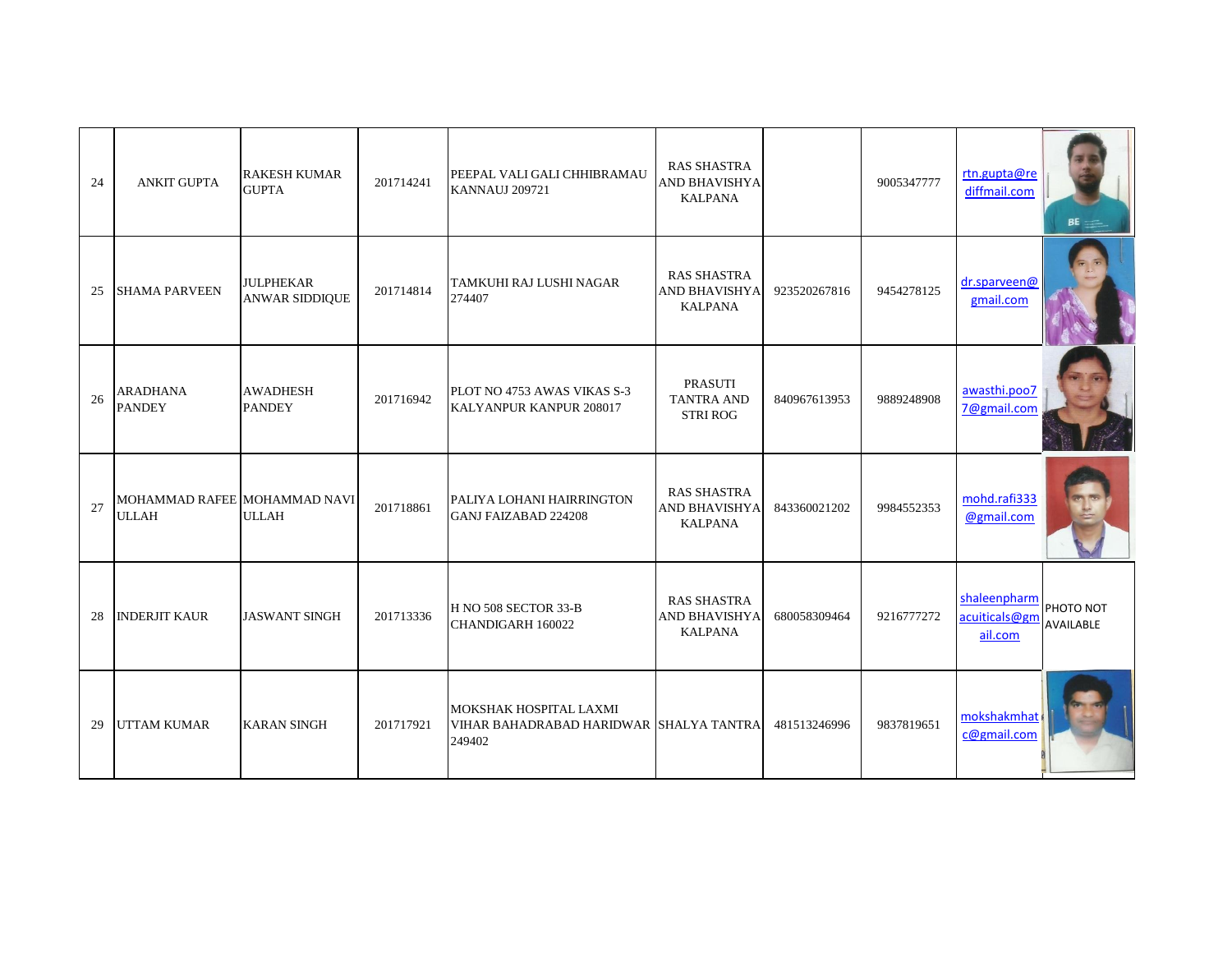| 30 | SONIA RANI                            | <b>LOKENDRA</b><br><b>KUMAR</b>   | 201718156 | NIVRI ROAD SHIVPURI POLICE<br>CHOWKI MODI NAGAR 201204                          | PRASUTI<br><b>TANTRA AND</b><br><b>STRI ROG</b>              | 845185199758 | 8006176402 | soniarani81.m<br>s@gmail.com                    |                            |
|----|---------------------------------------|-----------------------------------|-----------|---------------------------------------------------------------------------------|--------------------------------------------------------------|--------------|------------|-------------------------------------------------|----------------------------|
| 31 | <b>ROHIT PANDEY</b>                   | <b>JAGDISH PANDEY</b>             | 201714495 | VILL GAUR POST MIRZA MURAD<br>VARANASI 221307                                   | <b>SAMHITA AND</b><br><b>SIDDHANTA</b>                       | 391832478813 | 8737932244 | rohit8991pan<br>dey@gmail.co<br>$\underline{m}$ | ROHIT PANDEY<br>26/07/2017 |
| 32 | <b>ANIL KUMAR</b>                     | <b>VIKRAM SINGH</b>               | 201711422 | VILL SEVLA KALA POST MAJRA<br><b>DEHRADUN</b>                                   | <b>SHALYA TANTRA</b>                                         | 246438049638 | 7060418408 | sony390390@<br>gmail.com                        |                            |
| 33 | <b>ATUL KUMAR</b>                     | <b>RAM SINGH</b>                  | 201717551 | VILL POST JATPURA BIJNOR UP<br>246747                                           | <b>SAMHITA AND</b><br><b>SIDDHANTA</b>                       | 470139434875 | 9557404655 | atulehauhan0<br>926@gmail.co<br>m               |                            |
| 34 | <b>ANAND CHANDRA</b><br><b>MISHRA</b> | <b>RAJESHWAR</b><br>PRASAD MISHRA | 201719113 | VILL MAGURAHIYA POST HARDI<br>MUZAFFARPUR BIHAR 843122                          | <b>RAS SHASTRA</b><br><b>AND BHAVISHYA</b><br><b>KALPANA</b> | 698590977489 | 7991187260 | dranandemish<br>ra@gmail.com                    |                            |
| 35 | <b>RAJESH YADAV</b>                   | <b>RAM KUMAR</b><br>YADAV         | 201719358 | RAMPUR CHANDEEDHA POST<br><b>JALALPUR DEHAT AMBEDKAR</b><br><b>NAGAR 224149</b> | <b>SHALYA TANTRA</b>                                         | 678673987551 | 9473862230 | rajesh947386<br>2230@gmail.c<br>$om$            |                            |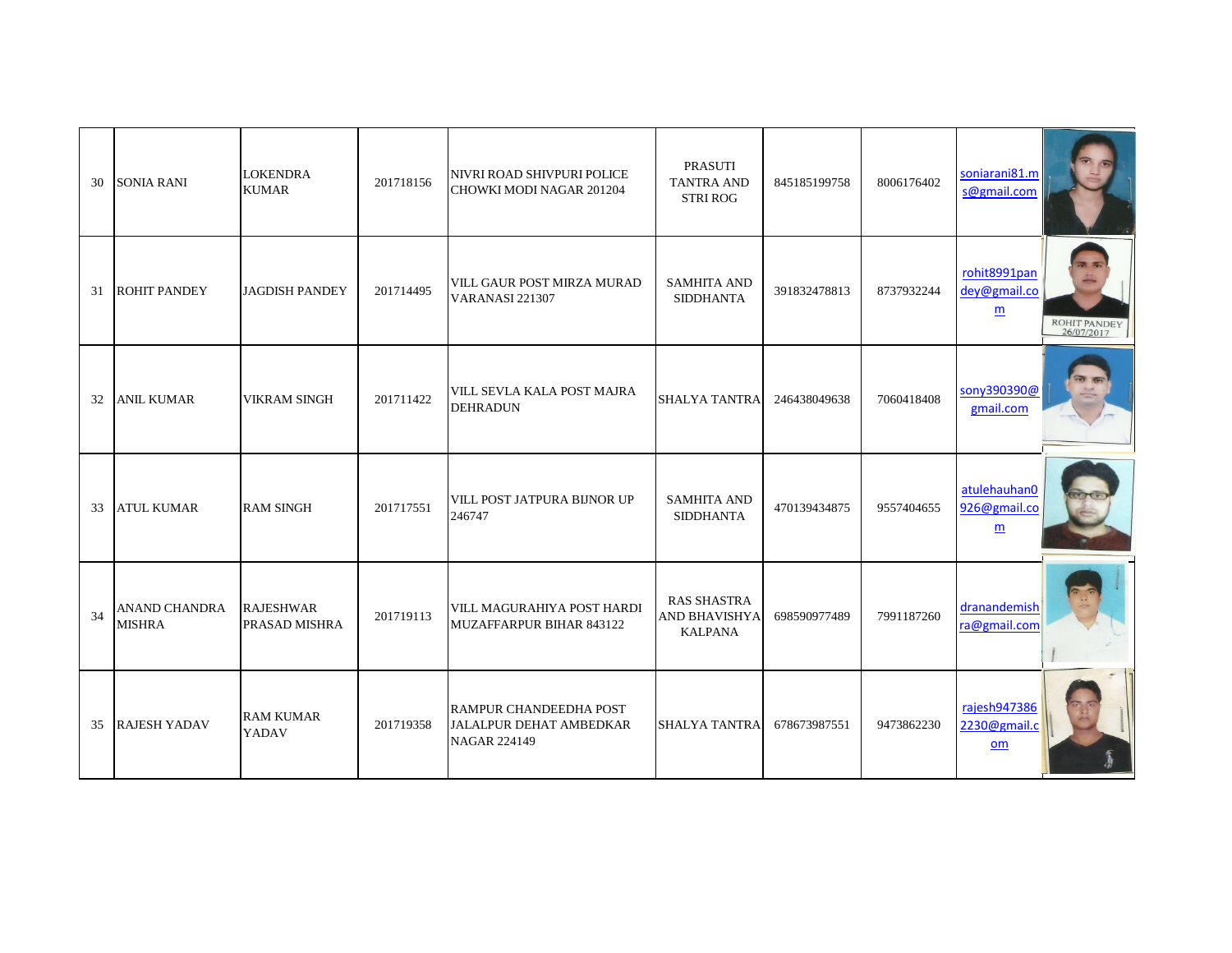| 36 PREMLATA SWAMI | NARAYAN DASS<br><b>SWAMI</b> | 201713999 | <b>SUTHAR BAS ABASAR CHURU</b><br>RAJ. 331505 | SHALAKYA<br><b>TANTRA</b> | 7023406233 | $\sim$<br>drpremlatasw<br><b>Carried Construction</b><br>ami@gmail.co<br>$\underline{\mathbf{m}}$ |
|-------------------|------------------------------|-----------|-----------------------------------------------|---------------------------|------------|---------------------------------------------------------------------------------------------------|
|                   |                              |           |                                               |                           |            |                                                                                                   |